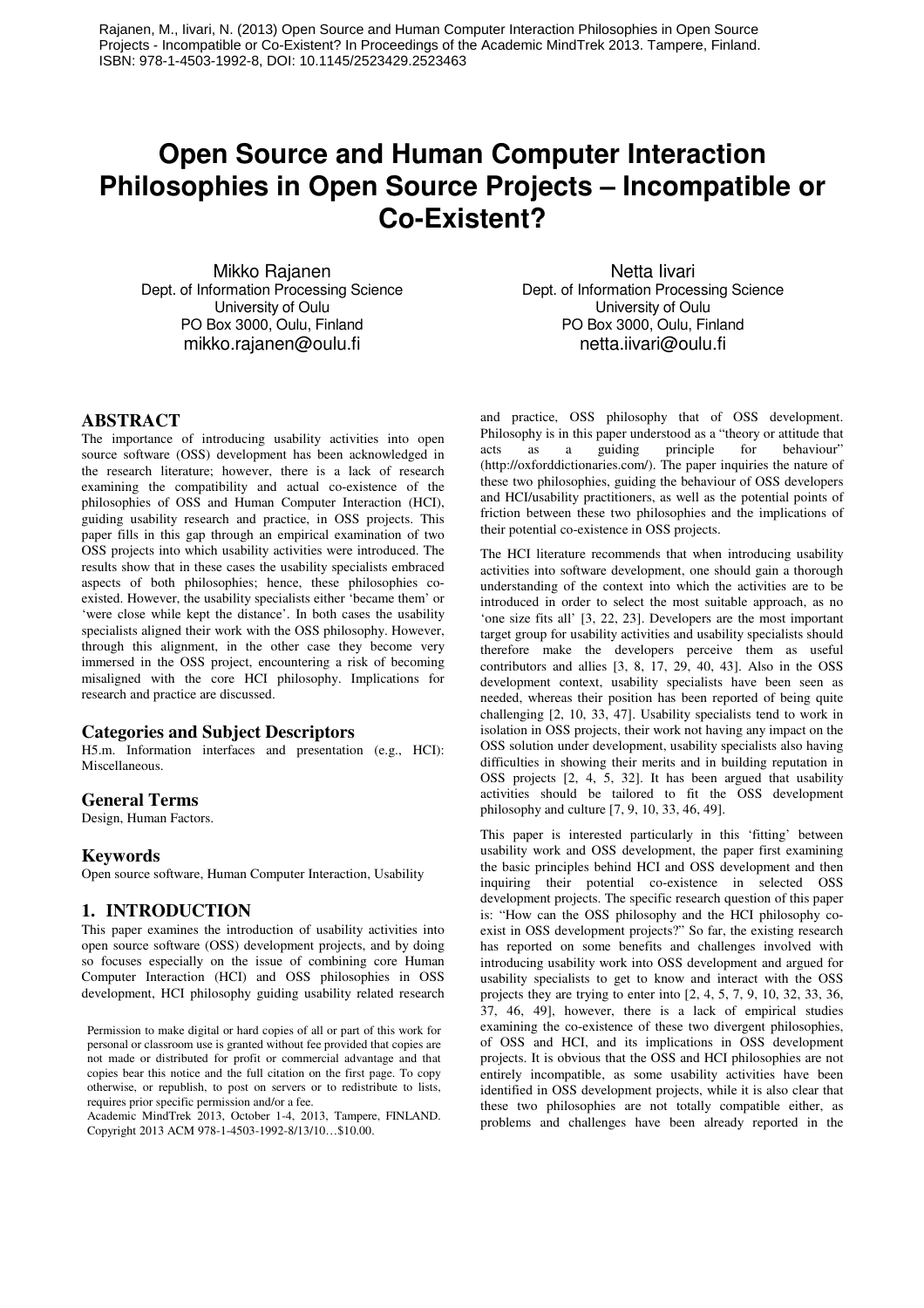literature and as on a more general level there are some clearly incompatible aspects in these philosophies. OSS philosophy places emphasis on technical development and gaining merit by contributing code [38, 39, 44] while the entire field of HCI has emerged to safeguard users who are neglected within technical development [12]. It has been warned that developers represent a particular kind of species, *homo logicus*, who nonetheless create solutions for the *homo sapiens* [11]. The field of HCI is needed to ensure that the homo logicus has some contact to homo sapiens while designing for the homo sapiens. In OSS development one usually gets merit and authority through showing competence in technical development, while experts in HCI do not usually possess that [1, 2, 4, 5, 32]. Therefore, there is an interesting research challenge regarding understanding how these two philosophies can co-exist in OSS development, this being especially important challenge from the HCI research point of view.

The paper is structured as follows. The next section presents related HCI and OSS research describing what the core philosophy within each case entails. The third section presents the research method utilized in this study as well as the procedures of data gathering and analysis. The fourth section presents the results of empirical analysis, the final section summarizing the results, discussing their implications and limitations and identifying paths for future work.

## **2. LITERATURE REVIEW**

The following sections will discuss the HCI and OSS literatures describing the essence of the respective core HCI and OSS philosophies.

# **2.1 Core HCI Philosophy**

This section reviews some basic HCI literature prescribing the work practice of usability specialists. The field of HCI gained its original form during the 1980s, during which the field focused on the generic aspects of human-computer interaction and on the 'look and feel' of software [20]. According to Bannon [6], the tradition of psychology, and specially the fields of human factors and ergonomics, which have for long considered the issue of how to develop technologies that are suitable for human beings, was very influential during these early days. As computer programmers and users became two separate groups of people with clearly distinct characteristics, skills and preferences and personal computers become widely used in people's everyday life, it became evident that HCI research and practice is needed. This field targeted its efforts on making computers easy to use for their users. The initial psychology orientation led to laboratory based experimental research. [6] For improving the ease of use, analytical models and design principles were developed. Also the first usability specialists entered the scene, working with user interface issues and carrying out laboratory based usability testing [24, 41].

Cooper and Bowers [12] have analyzed HCI literature as a discourse, showing how the field has legitimized its existence through the rhetoric on 'representing the user'. Actually they separate a first wave and a second wave HCI discourse, the first one legitimizing the existence of the field of HCI (including the expert group of usability specialists), utilizing even a 'political– war discourse' in places to convince that HCI is needed for fighting for the users that are neglected by computer science and systems design otherwise. However, a second wave HCI discourse

emerged to criticize the first wave HCI discourse that was blamed of not producing usable results [12]. Criticism towards viewing users only as human factors, not as active human actors, was expressed and calls for more participatory design process expressed. Moreover, the interest turned to field studies and to the broader context of use and collaboration among users [6, 12, 41]. Therefore, the original focus on users and easy to use user interfaces was extended to cover also more participatory design process involving users and the broader acknowledgement of the tasks, goals, varying contexts and other users influencing use and usability that should be taken into account already during the design process.

From these premises, a number of usability methodologies (see e.g. [30, 34, 41]) have been developed, outlining the steps needed for developing and ensuring usability in the design process. Usually those all emphasize that first and foremost one needs to understand and specify who will be the users of the system under development. One needs to carefully consider the skills and characterizes of the future users, as well as their tasks, goals and the context of use. Thereafter, one needs to create design solutions deciphering how the users will behave in the future, when the system is in use, describing users' future tasks and work practices as well as human computer interaction solutions. Moreover, one needs to continuously evaluate the solutions to ensure that the solutions end up in being usable for the intended users. All this work involves user contact: in order to understand users and to evaluate the solutions from the users' point of view, users need to be involved in the development. Some even claim that users should be invited to the design process to figure out appropriate, usable design solutions together with designers (e.g. [41]); while not all usability methodologies share this view.

Usability specialists are the professionals responsible for usability in the development. Therefore, they are expected to gain understanding of the future users and gather their feedback to the made design decisions, and possibly even to invite users into joint design sessions. During these activities, users are placed into informative, consultative and possibly participative roles in the development, providing information and feedback as well as possibly taking part in the design process as equal participants with decision-making power regarding the design solution (cf. [13]). The same role repertoire actually applies to the work of usability specialists: they may be placed into informative and consultative roles, providing information and feedback to the development, while they usually wish to gain the participative role meaning that they act as equal design participants to developers, having decision-making power regarding the design solution, if not even gaining the position of a designer, being allowed to solely make important design decisions concerning the product quality [22, 11]. In addition to these roles, the essential task of the usability specialists is nonetheless to 'represent the user' in the development [12], i.e. to 'know the user' and to 'speak for the user' in the development [22]. In the philosophy of HCI the usability specialists gain merit from knowing the users and their needs, as well as developing and evaluating the user interface design solutions. The main characteristics of the HCI philosophy are presented in Table 1.

**Table 1. The characteristics of the HCI philosophy** 

| <b>HCI</b> | Usability specialists are user representatives, |  |
|------------|-------------------------------------------------|--|
| Philosophy | They act in informative, consultative,          |  |
|            | participative and designer roles, sticking with |  |
|            | the user focus, knowing the user, speaking for  |  |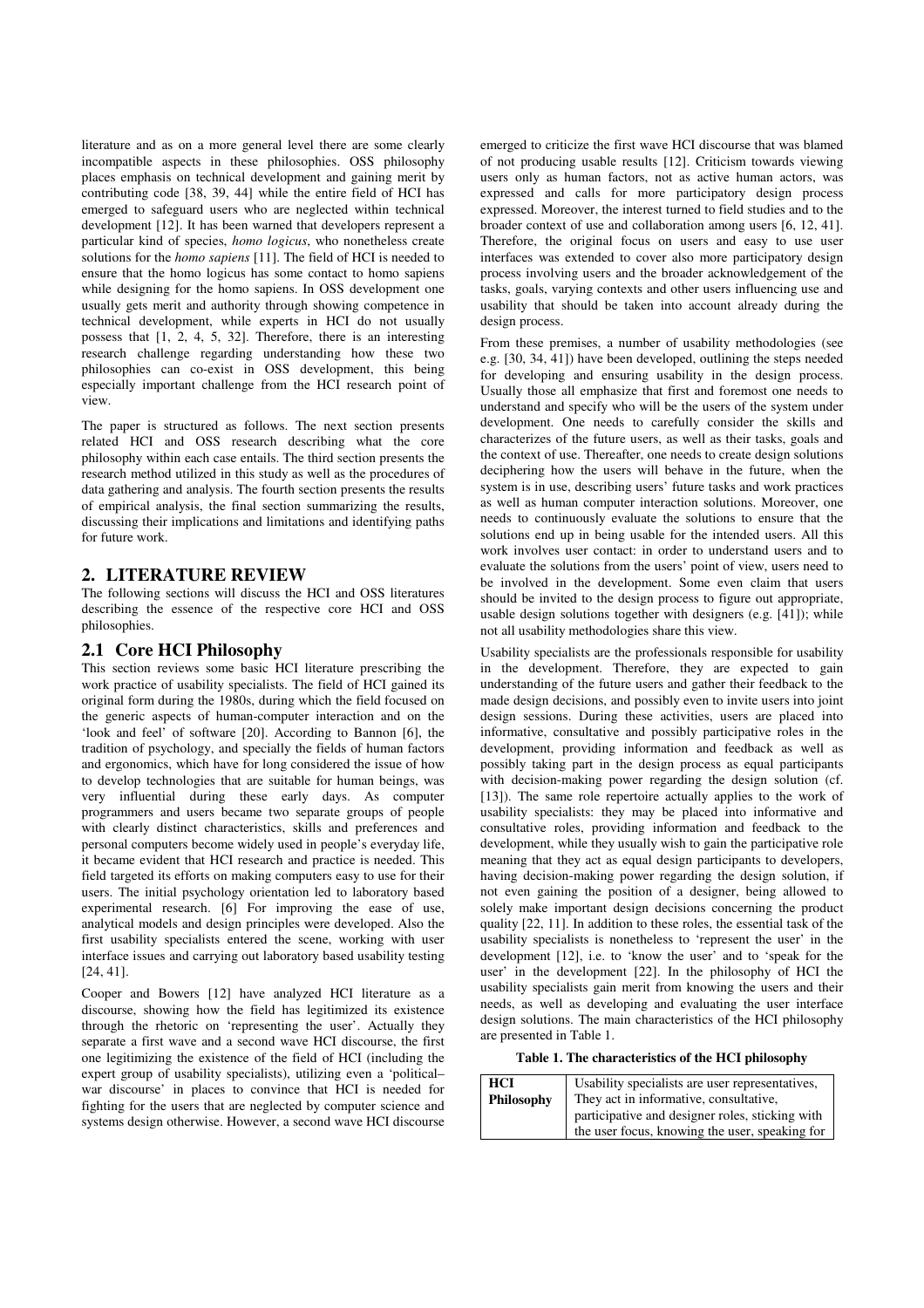| and fighting for the user in the development, |
|-----------------------------------------------|
| Having decision-making power regarding        |
| important design solutions                    |

## **2.2 Core OSS Philosophy**

OSS refers to software whose source code is open for anyone to use, modify and distribute (see http://opensource.org/docs/osd). The OSS phenomenon is not new: actually the free sharing and modifying of software dates back to the emergence of software in general. Software communities that can be compared to modern free/open source software communities have existed for a long time before the terms "free software" or "open source software" were coined [25]. Software was not originally seen as a business asset like hardware was, and users of the software were generally capable of modifying the software themselves. Later on, the situation changed so that the value of software was recognized and proprietary software emerged. On the other hand, there also emerged strong reaction against this, arguing for free software and software sharing. This reaction can be traced back to the hacker culture of the 1960s and to the communities involved with UNIX operating system and C programming language development work. The Free Software Movement during the 1980s continues this trend as well as the Open Source Software Initiative of the 1990s. [19, 39]

OSS development can be characterized by its philosophical underpinnings, although the Free Software Movement was more ideologically oriented and the Open Source Software term can be considered as a reaction against it, instead highlighting issues relating to practical software development [19, 39]. Despite some ideological differences, the OSS and free software communities share many aspects, such as placing a high value on freedom of speech, regarding software as communal resources, and considering free information sharing as a right and an ideal [39, 45]. Also helping others so that they may solve new problems instead of readdressing old problems, and technical knowledge, skill and learning for its own sake are common values for both communities [39, 38, 44]. Altogether, from the texts characterizing OSS, the following basic values guiding OSS development have been identified: sharing, helping, technical knowledge, learning, voluntary collaboration and reputation [44]. Regarding the issues relating to the practical software development in the OSS context, Raymond [38] highlights e.g. the following issues: Important is that the development effort starts from a developer scratching his/her own itch, i.e. there is a personal motivation for the work. On the other hand, it is also important to attract other people to join in the effort as this enables rapid code improvement and efficient debugging. The 'release early, release often' phrase also highlights the importance of involving other developers and users in the continuous code improvement work, early and on continuous basis. The aim should not be to produce something finished during the first iteration but instead constant redesign and redevelopment work is believed to lead to good solutions. [38]

OSS development is usually organized as a loosely coupled community that is kept together by strong common values, the work being kept together by one or a few coordinators or coredevelopers [26]. In a typical OSS community, there is a lead coredeveloper or a small group of core-developers forming a core team that controls the overall architectural design and the course of the project [17, 31]. OSS community is often depicted with an onion model where different layers in onion represent the level of involvement within that particular OSS community. The coredevelopers or project leaders making decisions in the project form the hard core of the onion. In the next onion layer are the developers or code committers, who have direct read and write access to the project's source code and who support the coredevelopers. These developers have to ask permission of the coredevelopers to perform any major modification to the software. The contributors, who are external developers and users who send bug reports or minor fixes, form the next onion layer. These contributors can access the source code but they cannot upload their modifications directly to the project's source code repository. Their modifications are inspected by core-developers or developers, who upload the modifications to the code repository if they consider them beneficial and of good quality. The outmost onion layer consists of end-users, who do not participate actively in the development, but who use the software and may participate in the community. OSS communities are typically meritocratic and advancement through onion layers is considered as a reward and community recognition of a particular member's merits and abilities, especially relating to producing good quality code. [1] The main characteristics of the OSS philosophy are presented in Table 2.

**Table 2. The characteristics of the OSS philosophy** 

| <b>OSS</b> | Software as communal resource,              |  |  |
|------------|---------------------------------------------|--|--|
| Philosophy | Voluntary collaboration,                    |  |  |
|            | Loosely coupled community interaction,      |  |  |
|            | Different levels of involvement and status, |  |  |
|            | Gaining merit and reputation through        |  |  |
|            | contributing to the community, especially   |  |  |
|            | high quality code,                          |  |  |
|            | Scratching your own itch,                   |  |  |
|            | Talk is cheap, show me the code             |  |  |

# **3. RESEARCH DESIGN**

This research is part of a larger research program within which suitable methods and models for introducing usability work into OSS development have been developed and experimented with. The research program relies on design science approach, which is a type of scientific research that aims to develop new or improved ways to achieve human goals (c.f. [28, 21]). Design science research consists of two activities, building and evaluating. Building is a process for constructing an artifact for a specified purpose, and evaluating is a process of determining how well the constructed artifact performs in that specified purpose [28]. Building and evaluating information technology artifacts has design science intent [28]. In case the constructed artifact is totally new, the contribution of the research comes from the novelty of the artifact and persuasiveness of the claims that it is effective (c.f. [28]). In case the construct has already existed in some shape or form, the contribution of the research lies in the new form or shape of the construct being in some way better than the old one (c.f. [28]). Design science research involves a rigorous iterative and incremental process to design artifacts. In this case the artifacts have been methods and models for introducing usability into OSS development.

In this specific paper, however, the focus is on the core philosophies of HCI and OSS to find out how they can exist within a same instantiation. This focus is studied through a case study of two OSS development cases into which usability activities have been introduced (reported in [36, 37]). Case study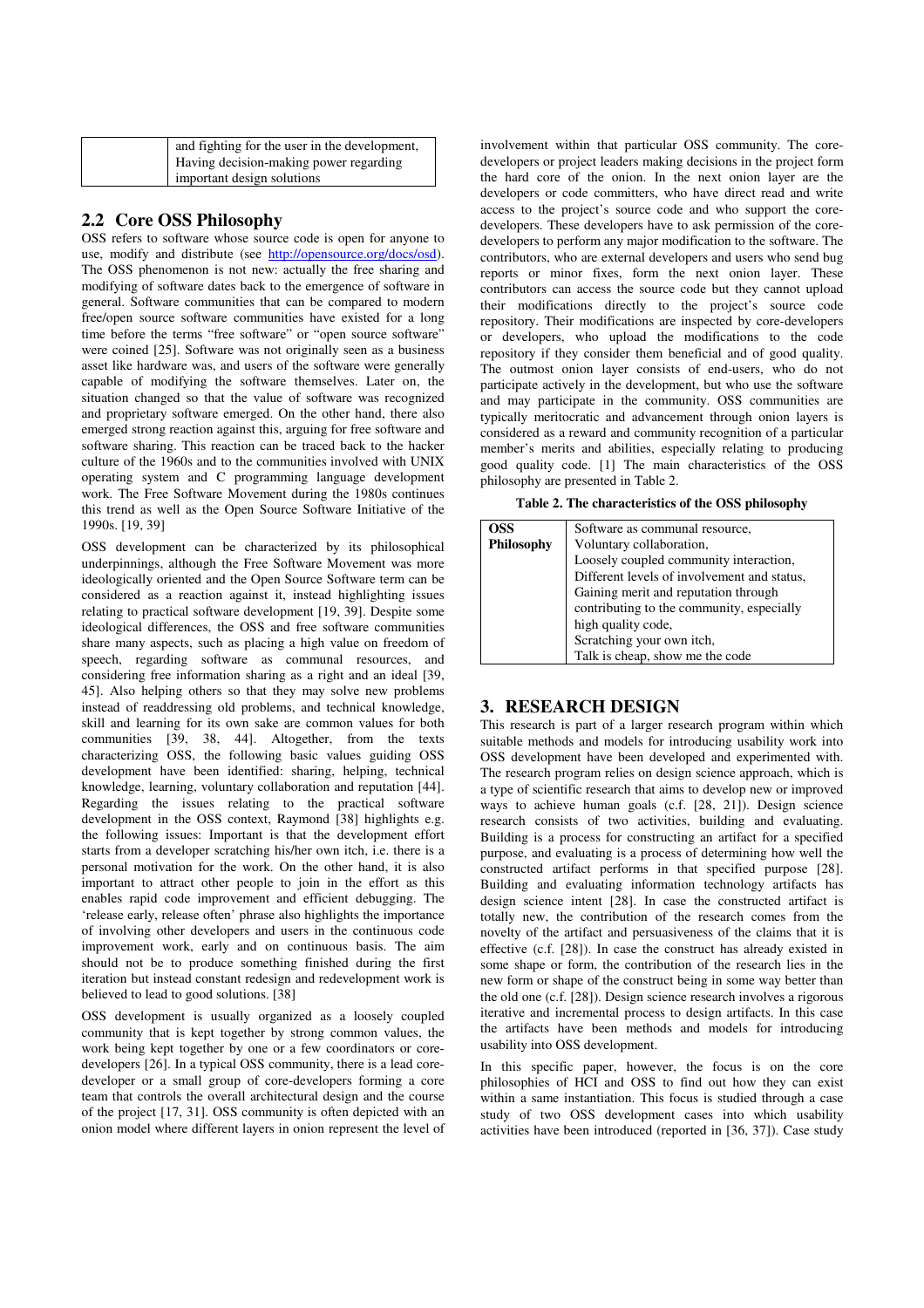research is an empirical enquiry in which the focus is on a contemporary phenomenon in its real-life context when the boundaries between the phenomenon and its context are not clearly evident, and in which multiple sources of evidence are used [48]. In case study research, theoretical propositions are used as sensitizing devices to guide the collection and analysis of the data and typically multiple sources of data are preferable [48]. Here, the cases are two OSS development projects, into which two different university student projects have introduced usability activities under the guidance of HCI researchers. All students had multiple theoretical and practical HCI courses as a background. The student project members will be called usability specialists in this paper. The cases were selected for further analysis as the university student projects can be considered as relatively successful in both bases, revealing that the usability specialists succeeded in impacting the usability of the solutions in question. Now the focus is on how this happened.

The student project members acting as usability specialists communicated with the OSS communities and gathered research data, such as email, chat and forum messages between the usability specialists and the core-developers. They also stored all the reports of the usability activities and the redesigned user interface as research material. This research data was analyzed by the HCI researchers from the viewpoint of both HCI and OSS core philosophies; what kind of aspects relating to both of these philosophies could be found from the work of the usability specialists in each case.

## **4. EMPIRICAL RESULTS**

The following sections will present the empirical results of each case, focusing especially on the findings relating to the reliance on the core HCI or OSS philosophies in each case.

## **4.1 Case 1: being close, while keeping the distance**

Case 1 is an OSS community with 15 developers and relatively small user base of about 1000 users developing a game. The OSS community was relatively quiet during the usability specialist involvement but the community welcomed the usability specialists like all those who were willing to contribute to the community in some way or who were interested in the game in general. There was no previous usability specialist involvement with this community.

#### *4.1.1 Being True to the Core HCI Philosophy*

In this case the usability specialists conducted certain widely known and recommended usability activities in order to improve the usability of the OSS in question: they carried out both empirical user testing and expert usability inspections as well as produced redesign solutions that were meant to remove some of the identified usability problems. All these activities are recommended by the existing HCI literature [15, 27, 30, 34, 40, 42]. First the usability specialists carried out usability testing with four real non-technical users and a heuristic evaluation by combining several game heuristics [15, 16] and sent a report of usability findings and recommendations as well as an introductory document where the usability specialists introduced themselves and described their goal of improving the usability of this software. The usability team also sent the developers some redesigned user interface paper prototype mockups. Based on the feedback from the core-developers, the usability specialists

decided to do a cognitive walkthrough to the level editor part of the game and make concept designs of the possible new user interface redesign fixing the usability problems found in the evaluation. The usability specialists wrote a report where the results also of this usability evaluation and the associated recommendations of the usability specialists were presented. All in all, one can conclude that the usability specialists acted in consultative and participative roles (cf. [22]) in the development, providing feedback as well as producing design solutions.

The usability specialists succeeded in having impact on the OSS under development. All the changes suggested by the usability specialists were made by the developers. This case also showed that the usability activities performed by the usability specialists were a successful wake-up call for the developers (cf. [43]) and interest in usability activities continued long after the usability team had finished its work. All in all, the feedback from the usability specialists was welcomed and it was taken seriously.

Interestingly, some of the developers expressed a view that the usability specialists should keep a certain distance from the coredevelopers and community in order to keep an objective view and focus on the users. In this case the usability specialists collaborated closely with the core-developers and community, but also kept a reasonable distance and remained as 'user representatives' speaking on behalf of the ignored users (cf. [12]).

#### *4.1.2 Being True to the Core OSS Philosophy*

Within the case, the usability specialists quite extensively tried to understand the context into which they were entering, as suggested by the extant literature on the matter [7, 9, 10, 33, 46, 49]. In addition, they quite extensively interacted with the OSS community in question in order to be able to show their merits and build reputation that are considered as crucial in OSS projects [2, 4, 5, 32]. At first, the contact with the developers consisted mostly of exchanging emails with the leading core developer of the project. As the case went on, the usability specialists sent documents and reports to the leading core developer as well as chatted on the project's Internet Relay Chat (IRC) channels with the whole community about usability and the potential benefits of the better usability as well as of the risks of poor usability, as recommended to be done when introducing usability into development (c.f. [35]). Although the importance of the leading core developer having a personal interest and approval for the usability activities in this case was evident, other members of the core development team clearly did not want to be left out and wanted their voices to be heard as well. In this case the OSS community was clearly interested in users and in improving the usability of their software, but a lack of knowledge also apparently existed regarding usability and its potential benefits. The assumption, altogether, was that the developers would be more willing to consider the input from the usability specialists if they had already started to become part of the community and had an established identity within the community.

The developers expressed that they would readily welcome any further usability help and especially hoped that they could receive this usability help by having a usability specialist as a close-knit part of their team and the game development, as a member of the development team. This is in line with the core OSS philosophy, but it presents a challenge to core HCI philosophy that highlights the importance of the usability specialists to act as boundary spanners between end users and developers. By being too closely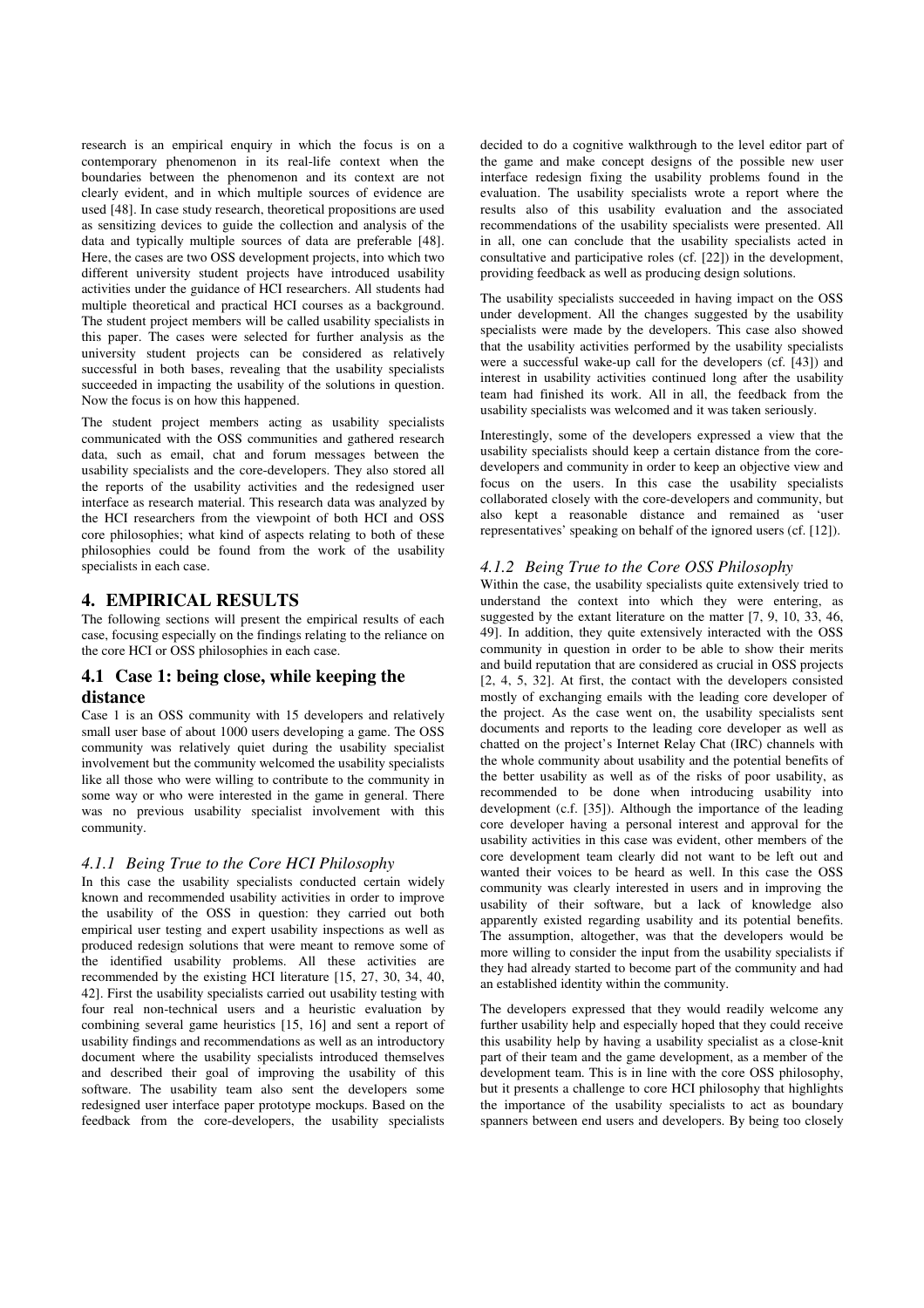involved with technical development the usability specialists may be in risk of not being able to fulfill their original task of 'representing the user' in the development – in case their time and effort actually becomes invested into game development. On the other hand, also the HCI research literature recommends allying with the developers to ensure that usability work indeed impacts the solution under development. This involves usability specialists actively collaborating with developers, but without losing their original user focus.

#### **4.2 Case 2: becoming them**

Case 2 is an OSS community with twenty active core developers with commit rights and several other contributors and very active community including a forum with over 1000 active users and around 50000 posts. This OSS community had been actively developing a game since 2006. There was no previous usability specialist involvement with this community. The OSS community had a generally open and friendly culture welcoming all those who were willing to do something for the project or who were interested in the game in general and who did show skill and prowess in the game in particular.

#### *4.2.1 Being True to the Core HCI Philosophy*

Also in this case the usability specialists relied on standard usability activities such as different kinds of usability evaluations and redesign of the solution to remove some of the usability problems identified. In this case the usability specialists carried out heuristic evaluation and empirical usability testing. They also submitted a usability report based on their evaluations and proposed redesigned user interface mockups. The usability tests had real non-technical potential end users as test participants. The usability activities were extensive and altogether 156 potential usability problems were found through heuristic evaluation or usability testing with different types of test participants representing different kinds of potential or existing user groups.

Also in this case the usability specialists succeeded in having impact on the OSS under development. The usability report was referenced directly in commit messages four times and one of these commit messages asked for input from usability specialists after making changes based on the recommendations from them. The usability activities were continued over the time of two years with changing usability specialists bringing fresh outlook and focus to the evaluations. The developers thanked the good quality of the usability reports and even praised the work of the usability specialists as being of professional quality.

## *4.2.2 Being True to the Core OSS Philosophy*

Also in this case the usability specialists quite extensively tried to understand the context into which they were entering as well as actively interacted with the OSS community, also in order to be able to show their merits and build reputation. Moreover, in this case the usability specialists contributed few code patches to the game and some were accepted by the core-developers and added to the official code repository. The usability specialists worked very closely with the core-developers. One of the usability specialists even managed to achieve a developer status during the usability activities due to his contributions in game development, recognized skills as a player and community activities. This can be seen as a mark of a very successful strategy for usability specialists to get recognition and merit within an OSS community. This follows the core OSS philosophy of gaining merit within an OSS community through development skills and skills that the community values, but it blurs the distinction between independent usability specialists siding with the non-technical end users as emphasized within the HCI philosophy and contributing developers valued in core OSS philosophy. From the HCI point of view this incident can be seen as a bit problematic as this particular usability specialist spent more and more time and effort on coding and game mechanics development and less and less time and effort on users and usability. However, as in this case there were multiple usability specialists working as a team, this was not such as problem as the rest of the usability specialists maintained their focus on usability and non-technical end-users.

#### **5. CONCLUDING DISCUSSION**

This section summarizes the main results, discusses their implications and limitations and identifies paths for future work.

#### **5.1 Summary of the Results**

This paper empirically examined the potential of co-existence of two divergent philosophies of OSS and HCI in OSS development projects. The research question of this paper was: "How can the OSS philosophy and the HCI philosophy co-exist in OSS development projects?" The empirical results are summarized in Table 3.

**Table 3. The Co-Existence of HCI and OSS Philosophies in the Case OSS Development Projects** 

|                   | Case 1                | Case 2                   |
|-------------------|-----------------------|--------------------------|
| HСI               | Usability specialists | Usability specialists as |
| Philosophy        | as user               | user representatives,    |
|                   | representatives,      | in consultative,         |
|                   | in consultative and   | participative and        |
|                   | participative roles,  | designer roles           |
|                   | sticking with the     |                          |
|                   | user focus            |                          |
| OSS               | Community             | Community interaction,   |
| <b>Philosophy</b> | interaction, gaining  | gaining merit and        |
|                   | merit and             | reputation,              |
|                   | reputation,           | representing end users,  |
|                   | representing end      | acting as bug reporters, |
|                   | users, acting as bug  | bug fixers as well as    |
|                   | reporters and bug     | committers, interacting  |
|                   | fixers, interacting   | with core developers,    |
|                   | with core             | adopting developer       |
|                   | developers            | focus and developer and  |
|                   |                       | gamer roles              |

The results show that while introducing usability activities into OSS development projects, the usability specialists embraced aspects in line with each philosophy, of that of OSS and HCI, in each case project. Hence, the results imply that these philosophies o-existed in these cases. The usability specialists, in line with the basic HCI philosophy, represented the users in the development [12, 22, 23] and took part in the design process in consultative and participative roles [13, 22], i.e. as evaluators and redesigners of the solutions. In OSS terminology they represented the end users and acted as bug reporters and bug fixers [1], communicating with the core developers. Moreover, in the second case the usability specialists adopted even designer and developer roles, meaning that they gained authority to make by themselves important design decisions concerning the OSS and even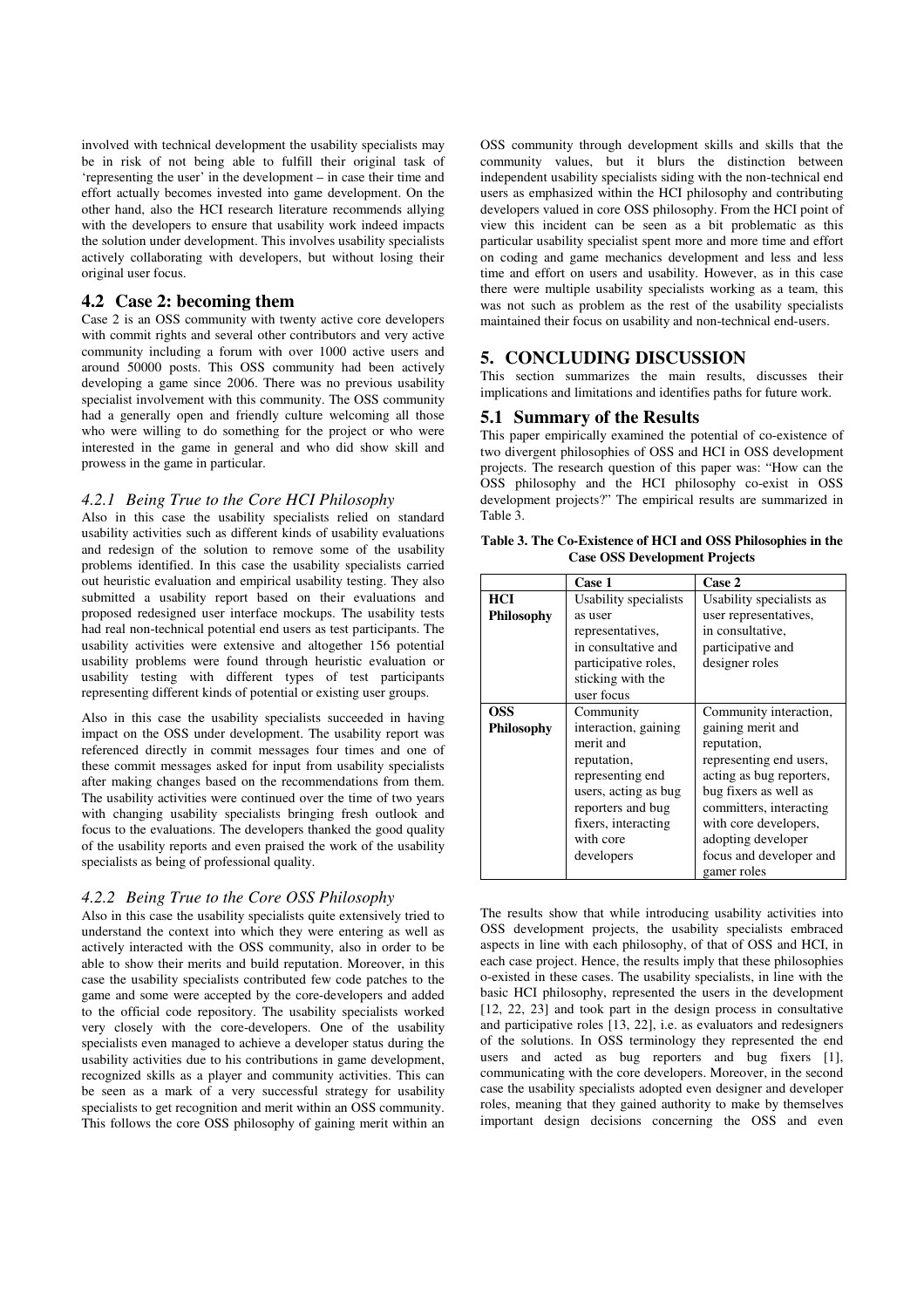implemented those design solutions, i.e. acted not only as bug fixers and reporters but as committers [1]. In both cases the usability specialists put extra effort on aligning their work with the OSS development philosophy: they interacted with the OSS communities to gain understanding of the project in question and to gain merit and reputation in the eyes of the community members. However, through this alignment work, they encountered risks of becoming misaligned with the core HCI philosophy that emphasizes continuous user focus and user representation work (e.g. [12, 22, 23]. In the second case a usability specialist became so immersed with the community in question that he contributed code, gained committer rights and through these adopted clearly a developer focus instead that of the user that nonetheless should had been his focus from the beginning until the end. In the first case the OSS developers also wished that the usability specialists stuck with that focus i.e. provided objective data from the users' and usability point of views. However, in the second case the OSS developers welcomed one usability specialist as gamer and developer into the community but might have lost some HCI contribution along the way as the usability specialist 'became them' rather than 'was close while kept the distance'. Luckily, there were other usability specialists in this case taking care of user focus at that time, but this is not necessarily the case every time usability specialists enter OSS communities to contribute.

## **5.2 Implications**

As mentioned, the HCI literature has recommended that when introducing usability activities into software development, one should gain a thorough understanding of the context into which the activities are to be introduced in order to select the most suitable approach, as no 'one size fits all' and that developers are the most important target group for usability activities and usability specialists should therefore make the developers perceive them as useful contributors and allies [3, 8, 17, 22, 23, 29, 30, 34, 40, 43]. The same has been suggested also in the OSS development context, where in addition to understanding and aligning with the context, usability specialists should also be able to show their merits and gain reputation [3, 4, 5, 7, 9, 10, 32, 33, 36, 37, 46, 49]. This study contributes to this line of research. It gives support to the earlier findings along with indicating how this aligning could be done as well as warning of some risks involved.

The focus on meritocracy through development and participation causes problems for usability specialists in OSS development projects [2, 4, 5, 32]. This is because usability reports, recommendations and design mock-ups might not necessarily be recognized within an OSS community as contributions and therefore the usability specialists might have to gain merit within the OSS community by non-usability activities in order for their usability activities to have an impact. We emphasize the importance of community – especially core-developer – interaction so that the usability specialists become knowledgeable of the project in question as well as recognized by the community as valuable contributors. If the usability specialists are capable of contributing code, they very likely become valued participants. However, we do not consider this as a necessary condition for usability specialists to gain reputation and merit in OSS projects. In any case they should be able to enter the community and deliver their usability contribution in a way that becomes valued by the OSS community. Another issue to be taken into account by usability specialists entering OSS communities is that the OSS core philosophy regards software as a communal resource, which

might mean that the usability specialists might not have to convince just one or a couple of core-developers about the importance of usability activities, but having to convince the entire OSS community, as even a vocal minority within the community may stop or reverse the usability improvements.

On the other hand, we identified a risk that the usability specialists become too immersed in the OSS project – through adopting the developer position and attitude. Although it is recommended that the usability specialists should work closely with the OSS developers so that the usability activities have an impact, on the other hand, they should also keep their distance and not to get too involved with the development and lose their focus on non-technical users. There might be a risk that the deeper the usability specialists dig into the onion of the OSS community, the further they distance themselves from the real non-technical users, who are typically not participating in the OSS community but whom the usability specialists should always remember to 'represent' and to 'speak on behalf'. This highlights an interesting paradox between HCI and OSS core philosophies: the usability specialists should aim at gaining access to and merit in the eyes of the OSS developers so that their usability activities have an impact, but by doing so the usability specialists may have to sacrifice some aspects of their HCI philosophies relating to nondevelopment focus and user-centeredness, because OSS communities do not generally consider usability deliverables as a way to gain merit within the OSS community.

# **5.3 Limitations**

As a limitation of these case studies, the usability specialists were not involved with the OSS projects from the very beginning of the projects. However, this is usually the case with usability specialist involvement in OSS projects as the starting OSS projects are usually not visible or readily accessible to non-technical outsiders until one or two developer hobby has evolved into a communitysupported development project. Also, the results are based on two very specific OSS project cases that both happened to be developing a game and it is unclear if the fact that these OSS projects were developing games affected the usability activities and usability specialist involvement in some way.

# **5.4 Paths for Future Work'**

There is still a need for more research on the appropriate and culturally compatible ways of combining HCI and OSS core philosophies and practices. Also, we maintain that still more research needs to be done related to how to introduce usability activities into OSS development in general, and how to address different kinds of OSS projects (e.g. large communities, small communities, different product domains, with or without company involvement, with different leadership styles and hierarchical structures, etc.) Also, after introduction into the OSS development context, usability also needs to be institutionalized (c.f. [43]) and this needs still future research in the OSS context.

## **6. REFERENCES**

- [1] Aberdour, M., "Achieving Quality in Open Source Software", *IEEE Software,* 2007, 24:1, pp. 58-64.
- [2] Andreasen, M., H. Nielsen, S. Schrøder, and J. Stage, "Usability in Open Source Software Development: Opinions and Practice," *Information Technology and Control*, 2006, 25:3A, pp. 303-312.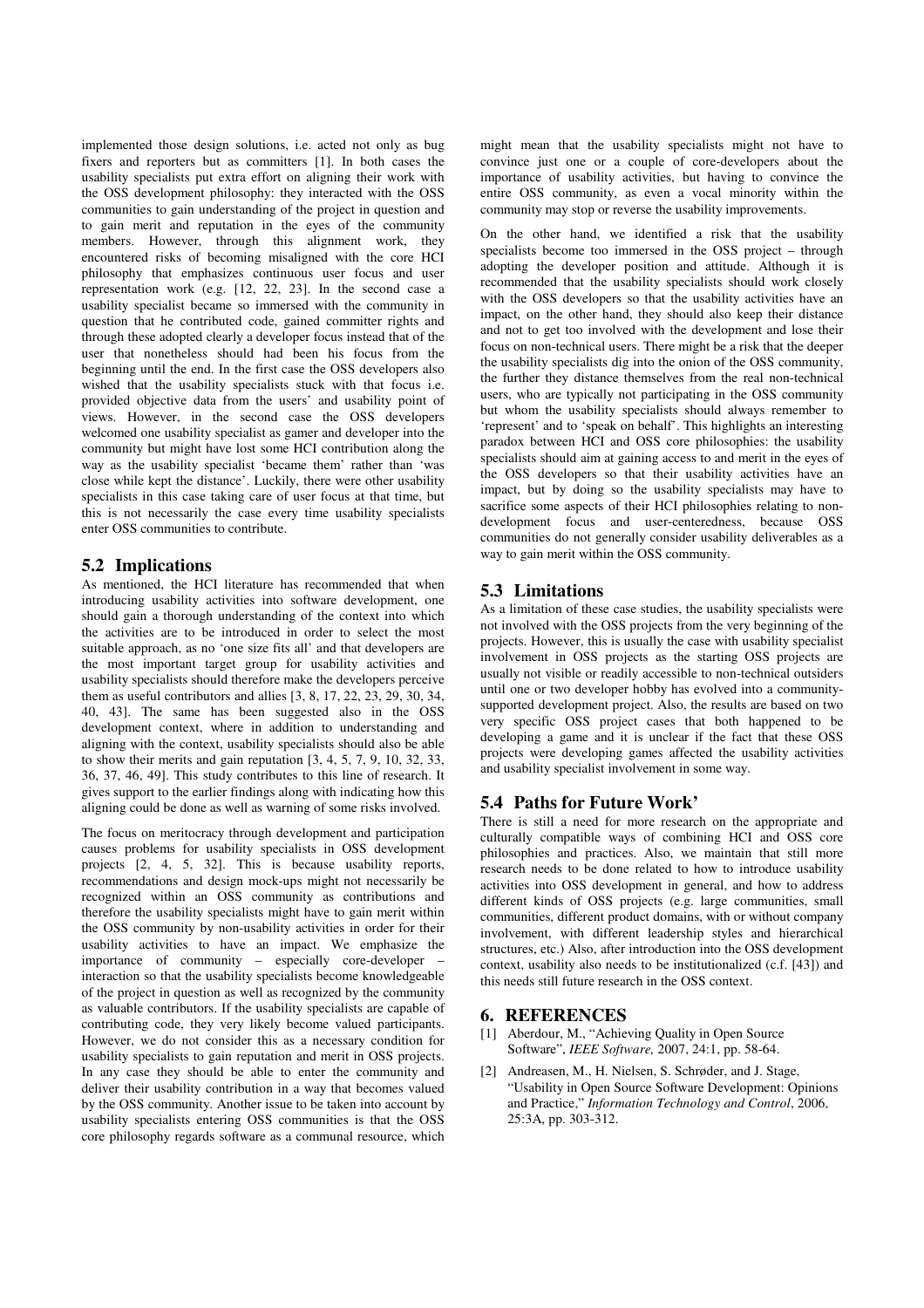- [3] Aucella, A. "Ensuring Success with Usability Engineering," *Interactions,* 1997, May + June, pp. 19-22.
- [4] Bach, P., and J. Carroll, "FLOSS UX Design: An Analysis of User Experience Design in Firefox and OpenOffice.org," *In Proc. OSS 2009*, 2009, pp. 237-250.
- [5] Bach, P., R. DeLine, and J. Carroll, "Designers Wanted: Participation and the User Experience in Open Source Software Development," *In Proc. CHI 2009,* 2009, pp. 985- 994.
- [6] Bannon, L. (1991). From human factors to human actors: The role of psychology and human-computer interaction studies in system design. In J. Greenbaum, & M. Kyng (Eds.), *Design at Work. Cooperative Design of Computer Systems* (pp. 25-44), New Jersey: Lawrence Erlbaum Associates.
- [7] Benson, C., M. Müller-Prove, and J. Mzourek, "Professional usability in open source projects: GNOME, OpenOffice.org, NetBeans," *Extended Abstracts of the CHI2004,* 2004, pp. 1083-1084.
- [8] Bloomer, S., and R. Croft, "Pitching Usability to Your Organization," 1997, *Interactions,* Nov.+ Dec., pp. 18-26.
- [9] Bødker, S., L. Nielsen, and R. Orngreen, "Enabling usercentered design processes in open source communities," In *Proc. Human Computer Interaction International, Part I: Usability and Internationalization.* N. Aykin (ed.), LNCS 4559, 2007, pp. 10-18.
- [10] Cetin, G., D. Verzulli, and S. Frings, "An Analysis of Involvement of HCI Experts in Distributed Software Development: Practical Issues," In *Proc. Human Computer Interaction International: Online Communities and Social Computing*, D. Schuler (ed.), LNCS 4564, 2007, pp. 32-40.
- [11] Cooper, A., and R. Reimann, *About face 2.0: the essentials of interaction design.* Indianapolis: Wiley, 2003.
- [12] Cooper, C. & Bowers, J. (1995). Representing the users: Notes on the disciplinary rhetoric of human-computer interaction. In P. Thomas (Ed.), *The Social and Interactional Dimensions of Human-Computer Interfaces* (pp. 48-66). Cambridge: Cambridge University Press.
- [13] Damodaran, L., "User involvement in the systems design process – a practical guide for users," *Behaviour & Information Technology*, 1996, 15:16, pp. 363-377.
- [14] Desurvire, H., M. Caplan, and J.A. Toth, "Using Heuristics to Evaluate the Playability of Games," *In Proc. CHI 2004 extended abstracts on Human factors in computing systems,* 2004, pp. 1509-1512.
- [15] Dumas, J., and J. Redish, *A practical guide to usability testing*, Norwood: Ablex Publishing Corporation. 1993.
- [16] Federoff, M., "Heuristics and usability guidelines for the creation and evaluation of fun in video games," 2002. Available at: http://melissafederoff.com/thesis.html , last accessed 18 April 2010.
- [17] Fellenz, C. B., "Introducing Usability into Smaller Organizations," *Interactions*, 1997, 4:5, pp. 29-33.
- [18] Feller, J. & Fitzgerald, B. (2000). A Framework Analysis of the Open Source Development Paradigm. In Proc. of 21<sup>st</sup> International Conference on Information Systems, December 10-13, 2000, Brisbane, Australia, pp. 58-69.
- [19] Fogel, K. 2005. Producing Open Source Software: How to Run a Successful Free Software Project. O'Reilly Media: Sebastopol.
- [20] Grudin, J. (1991). Interactive Systems: Bridging the Gaps between Developers and Users. *IEEE Computer 24(4)*, 59- 69.
- [21] Hevner, A.R., S.T. March and J. Park, "Design research in information systems research," *MIS Quarterly*, 28:1, 2004, pp. 75-105.
- [22] Iivari, N., "Understanding the Work of an HCI Practitioner," *In Proc. 4th Nordic Conference on Human Computer Interaction,* A. Morch, K. Morgan, T. Bratteig, G. Ghosh, D. Svanaes (Eds.), 2006b, October 14-18, pp. 185-194.
- [23] Iivari, N., Culturally compatible usability work An interpretive case study on the relationship between usability work and its cultural context in software product development organization, *Journal of Organizational and End User Computing*, Vol. 22, No. 3, 2010, pp.40-65
- [24] Karat, J., "Evolving the scope of user-centered design," *Communications of the ACM*, 1997, 40:7, pp. 33-38.
- [25] Levy, S. 1984. Hackers. Penguin Books. Middlesex UK.
- [26] Ljungberg, J. Open Source Movements as a Model for Organizing. *European Journal of Information Systems 9*, 4 (2000) 208-216.
- [27] Mack, R., and J. Nielsen, "Executive summary," In *Usability inspection methods*, Nielsen, J. and Mack, R. (Eds.) New York: John Wiley & Sons. 1994, pp. 1-23.
- [28] March, ST., and G.F. Smith, "Design and natural science research on information technology," *Decision support systems*, 1995, 15:4, pp. 251-266
- [29] Mayhew, D., "Strategic Development of Usability Engineering Function," *Interactions*, 1999a, 6:5, pp. 27-34.
- [30] Mayhew, D., *The usability engineering lifecycle: a practitioner's handbook for user interface design*, San Francisco: Morgan Kaufmann Publishers. 1999b.
- [31] Mockus, A., Fielding, R.T. and Herbsled, J. 2000. A Case Study of Open Source Software Development: The Apache Server. Proceedings of the International Conference on Sofware Engineering (ICSE), pp. 263-272.
- [32] Moghaddam, R., Twidale, M. and Bongen, K. 2011. Open source interface politics: identity, acceptance, trust, and lobbying. In *CHI '11 Extended Abstracts on Human Factors in Computing Systems.* ACM, New York, NY, USA, 1723- 1728.
- [33] Nichols, D., and M. Twidale, "The Usability of Open Source Software," *First Monday,* 2003, 8:1.
- [34] Nielsen, J., *Usability engineering.* Boston: Academic Press, 1993.
- [35] Rajanen, M., and N. Iivari, "Usability Cost-Benefit Analysis: How Usability Became a Curse Word?," In *Proceedings of INTERACT 2007: 11th IFIP TC13 International Conference on Human-Computer Interaction,* C. Baranauskas, P. Palanque, J. Abascal, S. Barbosa (Eds.): Lecture Notes in Computer Science 4663, 2007, pp. 511-524.
- [36] Rajanen, M., Iivari, N. and Anttila K.: Introducing Usability Activities into Open Source Software Development Projects